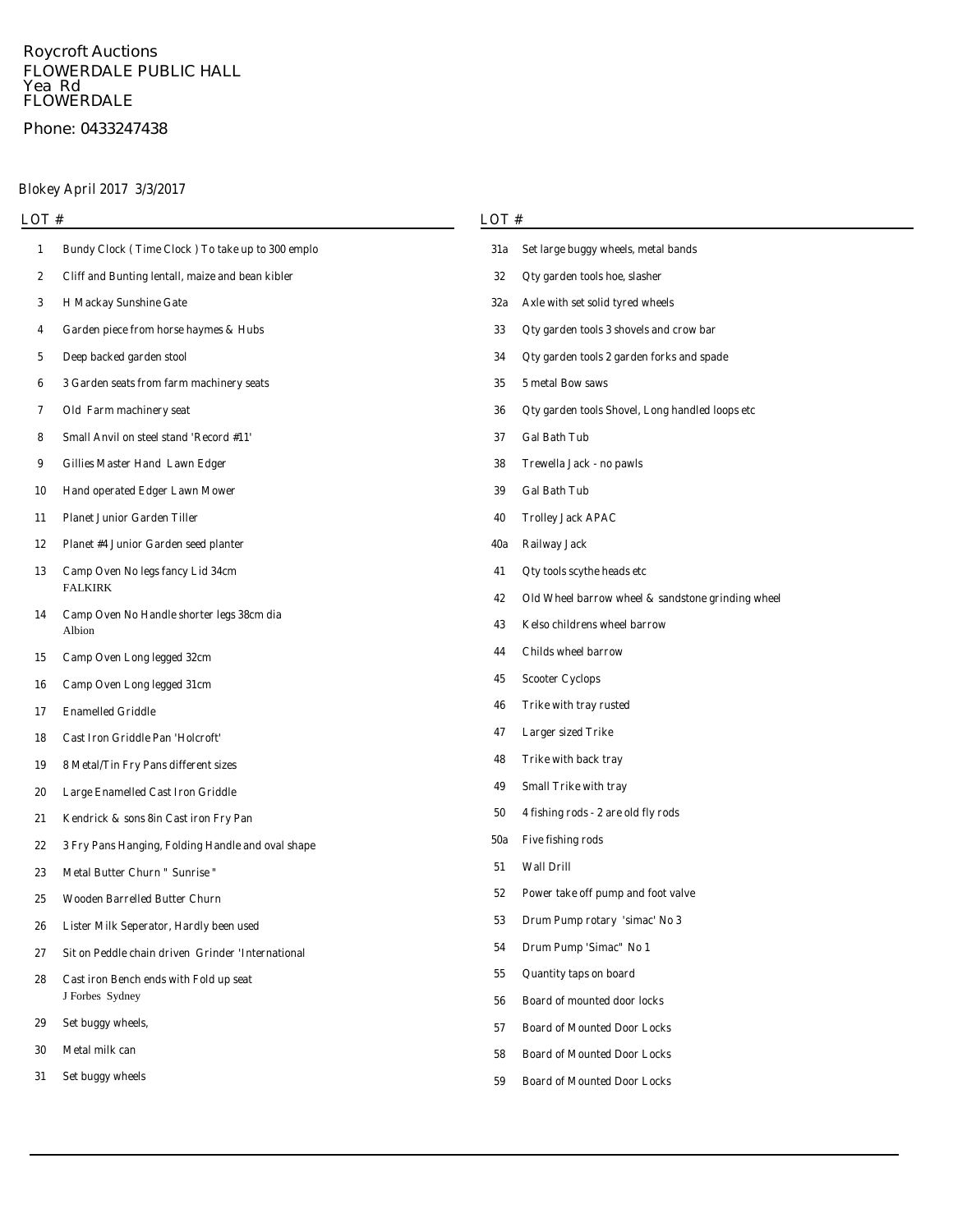# **Roycroft Auctions**

## **Blokey April 2017 3/3/2017**

### **LOT #**

- **Board mounted with Taps and Pressure Gauges**
- **Board of Mounted Taps**
- **Mounted Taps on Timber**
- **Board mounted with drills speed braces etc**
- **Board mounted with various Hammers**
- **Board mounted with various Hammers**
- **Taps mounted on length of Timber**
- **Dawn wind up bottle jack**
- **Tub Various brass taps new and old**
- **Box of various Screw drivers**
- **Small box Various knives**
- **Box of Wood markers**
- **Small box of nut crackers**
- **small qty Leather Markers**
- **Box of Metal rules and squares**
- **Qty of Various shoe horns most advertising**
- **Box of Compasses and measures**
- **Small box of unusual Tools**
- **Box of braces and bits**
- **Box of Bottle openers mostly advertising**
- **Box of corks screws and bottle openers**
- **Box of advertising ash trays**
- **Box of cement trowels and scrapers**
- **Large Set of Scales with grain scoop & some weight**
- **Box Cast pieces Trivet and Kettle**
- **Large set of steel yard scales**
- **Small set of Balance scales 'Metters' tray & wiegh**
- **Large spring balance salters scales 50pound**
- **Set of egg scales later version**
- **Salters clock face spring balance. 250 pound**
- **Set of brass Fish Scales. 8 pound**
- **Set of Gold Scales**
- **Salters brass faced Scales 20pound by 1 oz**
- **Small set of Steel yard scales**
- **Cased set of Gold scales with some weights**
- NSW Standard Chondrometer, made by Franklins Sydney **Set of Wheat scales in its own box**

## **LOT #**

| 96   | Small Brass set of eggs scales missing egg holder                                   |
|------|-------------------------------------------------------------------------------------|
| 97   | <b>Bucket of weights</b>                                                            |
| 98   | Hand held gold scales with q'ty weights, inc. troy                                  |
| 99   | Quantity large weights, inc. a Furphy                                               |
| 100  | Coal Iron nickle plated with rooster                                                |
| 101  | Gas Iron with copper hand protector<br>Fletcher Russell LIMd Warrincton             |
| 102  | <b>Coal Iron</b><br>A & C Clark & Co Wolver Hampton 6 1/2                           |
| 103  | Coal Iron large with rooster                                                        |
| 103a | Kerosene, single burner, heater                                                     |
| 104  | 3 metal trivets 2 T Johnson No2 & 1 a horse shoe                                    |
| 105  | Two metal trivets, Colebrookdale & Enterprise                                       |
| 106  | Two metal trivets, one with sun face, rare & fancy                                  |
| 107  | Spirit iron - Globe, with red body                                                  |
| 107a | Wooden sleeve ironing board                                                         |
| 107b | Wooden and metal sleeve ironing board<br>A.Simpson & Son Lts. Laundry Sleeve Board. |
| 108  | Coleman spirit iron, blue colour with trivet                                        |
| 109  | Gas iron - Clark's Fairy Gas Iron                                                   |
| 110  | <b>Quantity metal trivets</b>                                                       |
| 111  | <b>Flat iron Silvester No 7</b>                                                     |
| 112  | <b>Comfort Self Heating iron</b>                                                    |
| 113  | <b>Electric hair tongs heater</b>                                                   |
| 114  | <b>Quantity hair curling tongs</b>                                                  |
| 115  | Sunbeam electric iron in original rusty metal box                                   |
| 116  | Traveller's electric iron in bag - Alti                                             |
| 117  | Travelling electric iron - Walmac, in leather case                                  |
| 118  | Globe Trotter Falks electric travelling iron                                        |
| 119  | Travelling iron in carrying bag, Birko                                              |
| 120  | Travelling electric iron in carrying bag - Essco                                    |
| 120a | <b>Travelling Empire trouser presser</b>                                            |
| 121  | Travelling electric iron in original cardboard box<br>Clayton Lewis & Miller        |
| 122  | <b>Flat iron - Globe Point Iron</b>                                                 |
| 122a | Two burner enamelled Beatrice Heater No 33                                          |
| 123  | Petrol iron, pumpless                                                               |
|      | 124 Gas iron - B Gas Iron, James, Keith & Blackman                                  |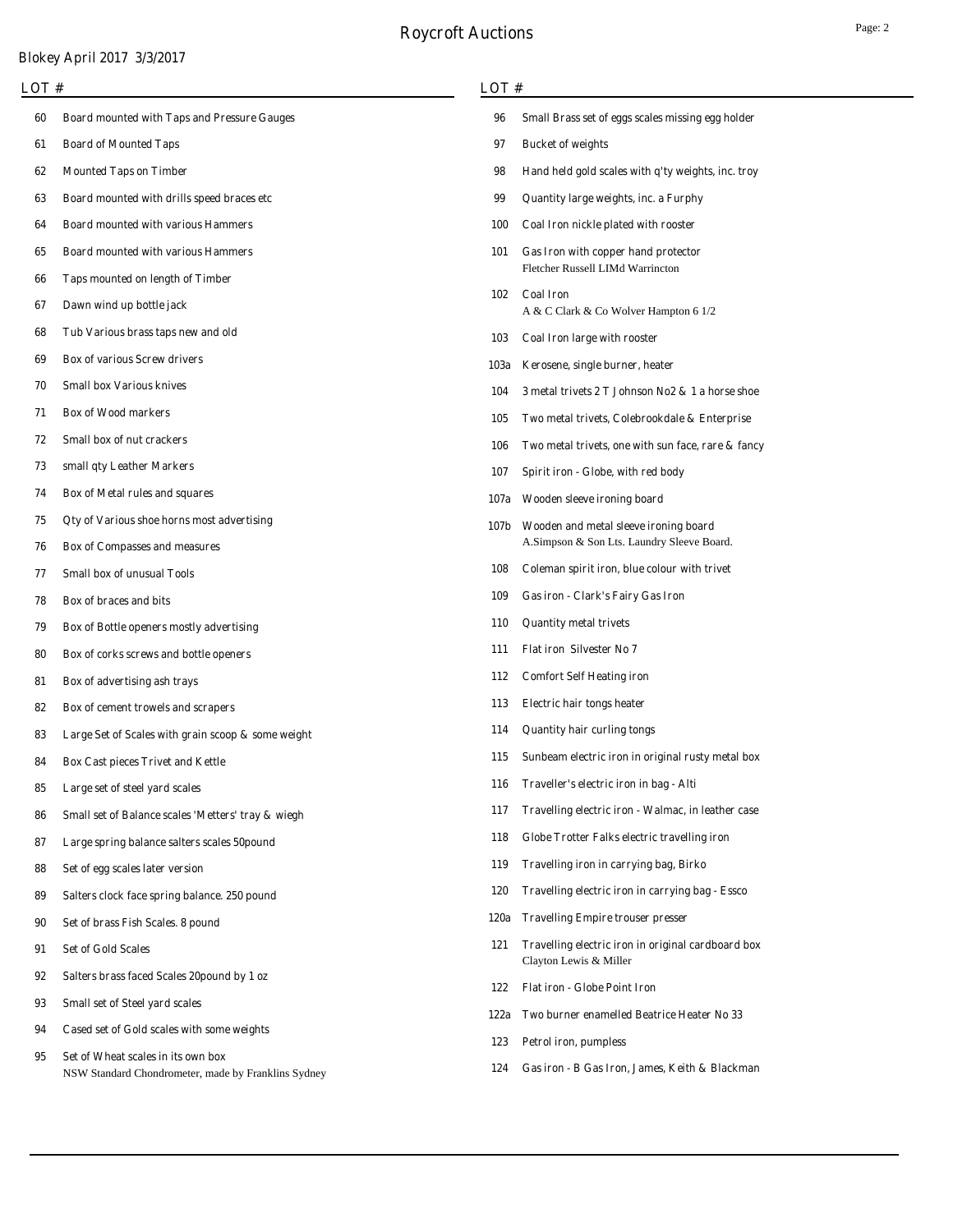| <b>LOT</b> # |                                                                             |             | LOT#                                                                                                |  |  |  |
|--------------|-----------------------------------------------------------------------------|-------------|-----------------------------------------------------------------------------------------------------|--|--|--|
| 125          | Aladdin Kerosene iron, blue with original box                               | 153         | Wooden carry box with Plane bits                                                                    |  |  |  |
| 126          | Hotpoint electric in original box                                           | 154         | box sundry items inc plumb bobs, chisel, tap, etc                                                   |  |  |  |
| 127          | Tilley kerosene iron in original box                                        | 155         | Knife cleaner Roche & co, New wooden cover - as is                                                  |  |  |  |
| 128          | Crown Plaiter American Machine Co, 1ft wide                                 | 156         | Three unusual wooden planes, incomplete                                                             |  |  |  |
| 129          | Two minature irons one swan shaped with trivet                              |             | plus two wooden and brass levels                                                                    |  |  |  |
| 129a         | Anchor brand clothes mangle                                                 | 157         | Large wood turning chisel in original box<br>plus two screw drivers, one brass                      |  |  |  |
| 129b         | Fancy handwasher pother                                                     | 158         | Tool box with sundry items                                                                          |  |  |  |
| 129c         | Simplex No 6 pother                                                         | 159         | Two shifting spanners                                                                               |  |  |  |
| 129d         | The Swiftsure pother<br>The British Vacuum Washer Co., Islington, Liverpool |             | Barco Adjustable wrench with reversable jaws and Eifel Flash Plier rench with t<br>jaws and booklet |  |  |  |
| <b>130</b>   | Soldering iron blow torch, iron attached Sievert                            | 160         | <b>Wells Engineers Lamp No 4</b>                                                                    |  |  |  |
| 131          | Smaragdin G.Batrthel Blow torch, 11.5 inches tall                           | 161         | Quantity thermometers, some for steam engines                                                       |  |  |  |
| 132          | Blow torch B.A.Hjorth Stockholm, 13 inches tall                             | 162         | Box of leather working tools                                                                        |  |  |  |
| 132a         | Kelco Kelite Stamford Blow Torch 8.5"                                       | 163         | Leather pistol holster WW1 1917                                                                     |  |  |  |
| 133          | Blow torch Huffman No 4 - 9.5" tall                                         | 164         | McPhersons rev counter in original box                                                              |  |  |  |
| 134          | Blow torch Turner Baffle Safety Release 10" tall                            | 165         | <b>Engine Tool (Original defect finder)</b>                                                         |  |  |  |
| 135          | Blow torch bottom fill, 9 inches tall                                       | 166         | Quantity rulers, etc + Mathesons Timber Reckoner                                                    |  |  |  |
| 136          | <b>Blow torch Vesta FJ Pariss 8 inches tall</b>                             | 167         | War Dept horseshoe carrier with nail section                                                        |  |  |  |
| 137          | <b>Blow torch Tiny Sievert 5 inches tall</b>                                | 168         | <b>Quantity pocket knives</b>                                                                       |  |  |  |
| 138          | <b>Blow torch Darlton, 10 inches tall</b>                                   | 168a        | <b>Quantity of pocket knives</b>                                                                    |  |  |  |
| 139          | Blow torch Sievert, 14 inches tall                                          | 169         | <b>Quantity pocket knives</b>                                                                       |  |  |  |
| 140          | Blow torch, Monitor, 15 inches tall                                         | 169a        | <b>Quantity pocket knives</b>                                                                       |  |  |  |
| 140a         | <b>MacPhersons Information on Blow Torches</b>                              | 169b        | Two shelf revolving display case                                                                    |  |  |  |
|              | Also Blow Torch News                                                        |             | 169c Three pocket knives - Joseph Rogers<br>One is a Grafting/Bleeding knife                        |  |  |  |
| 141          | Large spanner, Daniel Harvey, Box Hill                                      | 170         | Buggy lamp in restored condition, shaped glass                                                      |  |  |  |
| 142          | First World War hand chain saw                                              |             |                                                                                                     |  |  |  |
| 143          | Two hand saws                                                               | 170a<br>171 | <b>Quantity buggy spanners</b>                                                                      |  |  |  |
| 144          | <b>Quantity small saws</b>                                                  | 172         | Pair buggy lamps, original condition<br>Pair buggy lamps with polished brass, Slack Bros.           |  |  |  |
| 145          | Quantity small mortice, and dovetail saws                                   | 173         |                                                                                                     |  |  |  |
| 146          | Two dovetail saws - one J.Tyzack                                            |             | Cow bell 6.25 inches tall                                                                           |  |  |  |
| 147          | Two meat saws - Greg Steel, and Kaufmann                                    | 174         | Cast iron school bell                                                                               |  |  |  |
| 148          | <b>Quantity various hammers</b>                                             | 175         | Brass camel bell - 3.5 inches tall                                                                  |  |  |  |
| 149          | Rope maker                                                                  | 176         | Two camel bells, one bronze, 2.75" & 3.25"                                                          |  |  |  |
| 149a         | <b>Box of Padlocks</b>                                                      | 177         | Quantity bells, inc brass school bell                                                               |  |  |  |
| <b>150</b>   | Lapport Record sharpening stone in box                                      | 178         | Two condamine shaped bells, 3.75 inches                                                             |  |  |  |
| 151          | Brass stirrup pump with pressure gauge                                      | 179         | Brass shop door bell                                                                                |  |  |  |
| 152          | Box lot Plane parts, etc                                                    | 180         | Two cow bells, bronzed metal, 3.5 inches tall                                                       |  |  |  |
|              |                                                                             |             |                                                                                                     |  |  |  |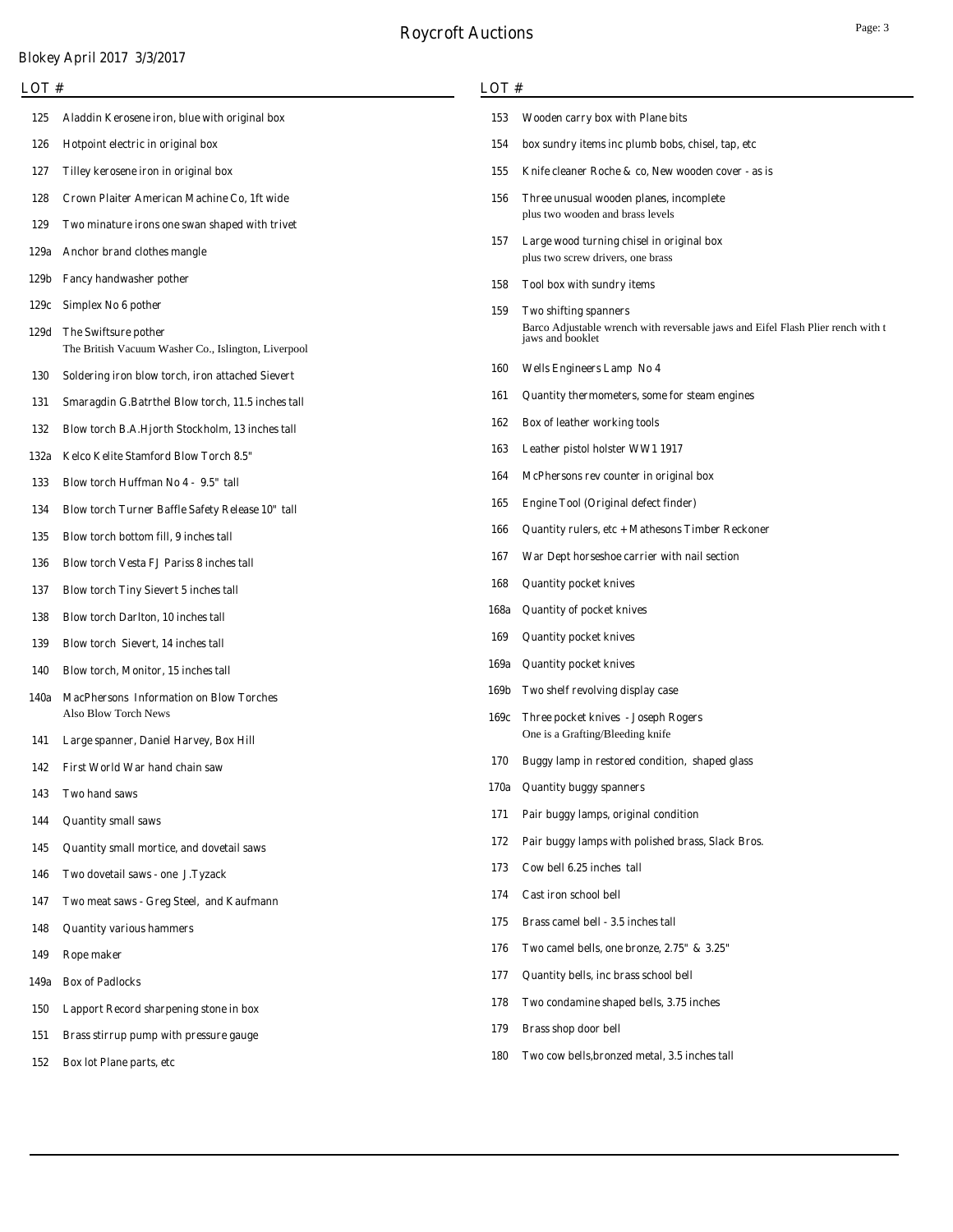| LOT #      |                                                    |      | LOT#                                                                                  |  |  |  |  |
|------------|----------------------------------------------------|------|---------------------------------------------------------------------------------------|--|--|--|--|
| 181        | Two metal cow bells, one bronzed, 4 inches tall    | 217  | Metal plane, Record No 03                                                             |  |  |  |  |
| 182        | Two metal cow bells one $5'$ (rough) & one $5'5''$ | 218  | <b>Dowel shaving Bit</b>                                                              |  |  |  |  |
| 183        | Bronzed metal cow bell 6.5 inches tall             | 219  | <b>Adjustable Dowel shaving Bit</b>                                                   |  |  |  |  |
| 184        | Large bronzed metal cow bell, 8.5 inches           | 220  | Spoke shaving tapering end Bit                                                        |  |  |  |  |
| 185        | Leather apron                                      | 221  | Two markers, wood and brass C.Bryant                                                  |  |  |  |  |
| 186        | Two eight inch draw knives, one with no handless   | 222  | Two markers, wood and brass, C.Gault                                                  |  |  |  |  |
| 187        | Two spoke shaves - Stanley- Blost (unusual)        | 223  | Two markers wood and brass                                                            |  |  |  |  |
| 188        | Unusual spoke shave Stanley No 67                  | 224  | <b>Stanley No 30 Measure Marker</b>                                                   |  |  |  |  |
| 189        | <b>Fancy handles spoke shave - Prestons Patent</b> | 225  | Three wooden box planes all 17 inches                                                 |  |  |  |  |
| 190        | Unusual double bladed spoke shave - Glosta         | 226  | Two wooden box planes - one Robson 21.5" & 22"                                        |  |  |  |  |
| 191        | Unusual spoke shave, double bladed, No 60          | 227  | Stanley Thumb plane, 90J - 5 inches                                                   |  |  |  |  |
| 192        | Unsual spoke shave - Stanley 55                    | 228  | Small brass bodied thumb plane - 6 inches                                             |  |  |  |  |
| 193        | <b>Boxed set cutters for Stanley 45??</b>          | 229  | Boxed metal thumb plane, Stanley 90                                                   |  |  |  |  |
| 194        | Thumb plane, Simpson. 6 inch length                | 230  | Stanley Bailey plane No 4.5 in box                                                    |  |  |  |  |
| 195        | Thumb plane, No 90. 4.5" length                    | 231  | Metal plane in original box, Anchor No 120                                            |  |  |  |  |
| 196        | Wooden box plane - 22inch length                   | 232  | Marples plane M44 Plough, with 8 cutters                                              |  |  |  |  |
| 197        | Box lot plane parts                                | 233  | Sargeant Plough plane with 54 cutters & attachment                                    |  |  |  |  |
| 198        | Three draw knives - 8 - 10 -12 inch                | 234  | Three blacksmith's tongs                                                              |  |  |  |  |
| 199        | Four wooden handled spoke shaves                   | 235  | Two large pipe cutters                                                                |  |  |  |  |
| <b>200</b> | <b>Box wooden planes</b>                           | 236  | Set folding wire cutters, war model                                                   |  |  |  |  |
| <b>201</b> | Two spokes shaves - no blades, Stanley 64 & 66     | 237  | <b>Quantity old spanners</b>                                                          |  |  |  |  |
| 202        | Two metal Stanley spoke shaves 64, one no plate    | 238  | Quantity of clamps, augers, etc                                                       |  |  |  |  |
| 203        | Two spoke shaves, one Snell Artherton              | 239  | Tool box with brace and bits and tools                                                |  |  |  |  |
| 204        | <b>Stanley spoke shave No 151</b>                  | 240  | Tool box with cement tools and hack saws                                              |  |  |  |  |
| 205        | Record No 52 spoke shave                           | 241  | Box lot carburettors, etc.                                                            |  |  |  |  |
| 206        | Three curved spoke shaves, Artherton Snell (2)     | 241a | Rega Back pack garden sprayer                                                         |  |  |  |  |
| 207        | 2 mini wooden planes, Multicraft, and Darex        | 242  | Two boxes antique furniture fittings                                                  |  |  |  |  |
| 208        | Two metal spoke shaves - one is No 52              | 242a | set 12 singer sewing machine drawers                                                  |  |  |  |  |
| 209        | Two Metal planes - SCH+T No 51 & Seymour & Sons    |      | containing hinges, bolts, etc                                                         |  |  |  |  |
| 210        | Aluminum handled spoke plane - The Wonder          | 243  | Two Tilley pressure lights (no glass)                                                 |  |  |  |  |
| 211        | Mini draw plane for violins, 5 inch                | 244  | Road warning light                                                                    |  |  |  |  |
| 212        | Butt plane No 130 - two way plane                  | 245  | Verandah wall light                                                                   |  |  |  |  |
| 213        | Stanley 12-100 metal plane, RB10 a/f               | 246  | Two railway guards lights, one a/f<br>one is from George Street, Redfern Sydney (a/f) |  |  |  |  |
| 214        | <b>Stanley RB10 metal plane,</b>                   | 247  | Hurricane lantern, double rings                                                       |  |  |  |  |
| 215        | <b>Stanley Bailey no 4.5 metal plane</b>           | 248  | Antique road/railway light                                                            |  |  |  |  |
| 216        | Two metal planes Turner No 4 and Pope No 4         | 249  | Hurricane lamp Landora, Australia                                                     |  |  |  |  |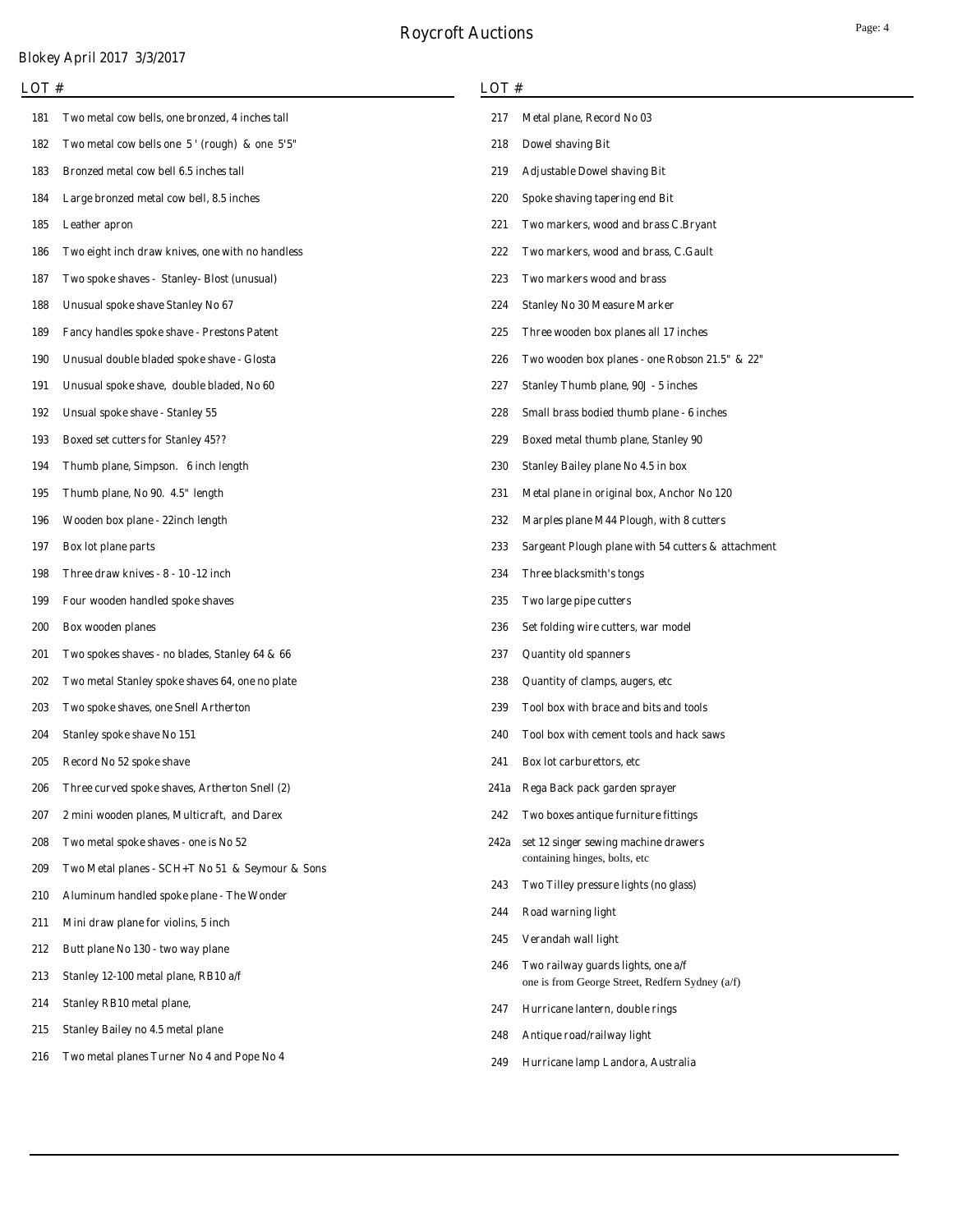**LOT #**

| $\overline{10}$ |                                                                                             | LOT# |                                                                                                                                                                   |  |  |
|-----------------|---------------------------------------------------------------------------------------------|------|-------------------------------------------------------------------------------------------------------------------------------------------------------------------|--|--|
| 250<br>251      | Hurricane lantern, Frowo, with red glass<br>Brass candle storm light                        | 283  | <b>Tobacco Tins x3</b><br>Turf, Log Cabin and Ardath, Turf and Log Cabin 95% other 80%                                                                            |  |  |
| 252             | Pressure light - Butterfly - no glass                                                       | 284  | <b>Tobacco Tin</b><br>Gold Flake Assoiciated Tobacco Manufactures, Yellow, red and brown with fe                                                                  |  |  |
| 253             | Kerosene night light, large                                                                 |      |                                                                                                                                                                   |  |  |
| 254             | Pressure heater, kerosene, Kopson                                                           | 285  | <b>Tobacco Tin</b><br>Elizabethan Mixture with pictorial of sailing boat, few minor marks 95%                                                                     |  |  |
| 255             | <b>NSW Railway Station light</b>                                                            |      |                                                                                                                                                                   |  |  |
| 256             | Deutz Kerosene hurricane light, Victor                                                      | 286  | <b>Cigarette Tins x2</b><br>Both Craven A one Red background 50s other Green background 20s, both mar                                                             |  |  |
| 257             | Small road warning light                                                                    |      |                                                                                                                                                                   |  |  |
| 258             | Old time brass car light, Lucas, a/f glass                                                  | 287  | <b>Tobacco and Cigarette tins x7</b>                                                                                                                              |  |  |
| 259             | Large candle storm light                                                                    |      | Havelock, Town Talk, State Expressx3, Welcome Nugget and Capstan. Ave 80                                                                                          |  |  |
| 260             | <b>Small brass boatlight</b>                                                                | 288  | <b>Tobacco and Cigarette Tins x2</b>                                                                                                                              |  |  |
| 261             | Kerosene pressure heater                                                                    |      | State Express Cigarettes Yellow and Gold other is Van Rossem's Piped Tobacc<br>90%                                                                                |  |  |
| 262             | Candle storm light                                                                          | 289  | <b>Tobacco and Cigarette Tins x3</b>                                                                                                                              |  |  |
| 263             | Old kerosene car light, cracked glass                                                       |      | Grand Cut Virginia, Debretts and Henri Wintermans. Scuffed and marked 90-9                                                                                        |  |  |
| 264             | Metal kerosene light                                                                        |      |                                                                                                                                                                   |  |  |
| 265             | NSW train light                                                                             | 290  | <b>Tobacco Tins x3</b><br>Temple Bar, Private Seal and Edgeworth, all have scuffs and marks 85-90%                                                                |  |  |
| 266             | Old carbide bike light Calcia King, Jos Lucas                                               |      |                                                                                                                                                                   |  |  |
| 267             | Carbide bike light P&H, No 22 Dictator                                                      | 291  | Cigarette Tin x2<br>Ritmeester with multi coloured pictorial of man and Horse some marks 95%                                                                      |  |  |
| 268             | Metal wheel operated tobacco cutter                                                         |      |                                                                                                                                                                   |  |  |
| 269             | Small wooden and metal tobacco cutter                                                       | 292  | <b>Tobacco Tin</b><br>Yatcht ready rub fine cut Virginia tobacco with pictorial of yacht and hand with                                                            |  |  |
| 270             | Large wheel operated CI tobacco plug cutter                                                 |      | some scuffs and dirty tape to front, 80%                                                                                                                          |  |  |
| 271             | Wooden and metal tobacco plug cutter                                                        | 293  | <b>Tobacco Tins x2</b><br>Both Champion Ruby one Round 90% other rectangular spotted and 85% both                                                                 |  |  |
| 276             | <b>Tobacco Tin</b>                                                                          |      | coloured with pictorial of warrior.                                                                                                                               |  |  |
|                 | Multi coloured "Justus Van Maurik's" Opra Cigars, some light peeling 90%                    | 294  | <b>Cigarette Tinx2</b><br>Both Rothmans. one King Size embossed 200s other is DeLuxe Pall Mall 20s                                                                |  |  |
| 277             | <b>Tobacco Tin</b>                                                                          |      |                                                                                                                                                                   |  |  |
|                 | Multi Coloured WD & HO Wills Gold Flake Honey Dew Cigarettes. 50 Cigaret<br>to lable 90%    | 295  | <b>Tobacco Tin x two</b>                                                                                                                                          |  |  |
| 278             | <b>Cigarette Tin</b>                                                                        |      | Both 'Opal' Tobacco Mulri Coloured 1 1/4 ozs tins with some scuffs and marks                                                                                      |  |  |
|                 | The Cleopatra Cigarette Company, Multi coloured. Some scuffing and markin                   | 296  | <b>Tobacco Tins x2</b>                                                                                                                                            |  |  |
| 279             | <b>Tobacco Tin</b>                                                                          |      | Both Havelock, one round silver, yellow on red Special Havelock smoking mix<br>stain on one side with some spotting 80% other Aromatic havelock fine cut whi      |  |  |
|                 | Multi Coloured, Standard Tobacco, some spotting and marking 85%                             |      | small dent to top with scratches and marks 85%                                                                                                                    |  |  |
| 280             | <b>Cigarette Tin</b>                                                                        |      |                                                                                                                                                                   |  |  |
|                 | Sarony Cigarettes 50s Multi Coloured some marking around edge 90%                           | 297  | <b>Tobacco Tins x4</b><br>All Champion Ruby, 3 are ready rubbed fine cut tobacco all scuffed and marked<br>other is Highest Grade Cut Tobacco with some marks 90% |  |  |
| 281             | <b>Tin Tobacco Box</b>                                                                      |      |                                                                                                                                                                   |  |  |
|                 | Gold Shore Cut Plug Tobacco Smoking or Chewing. Multi Coloured with picto<br>and marked 85% | 298  | <b>Tobacco Tin</b>                                                                                                                                                |  |  |
| 282             | <b>Tobacco Tin</b>                                                                          |      | Crown and Corner mild-medium. a Red and Gold On Blue rectangular tin with<br>and marks 85-90%                                                                     |  |  |
|                 | Players Navy Mixture Multi Coloured with pictorial of sailor and ships, scuffed<br>85%      | 299  | <b>Tobacco Tins x3</b>                                                                                                                                            |  |  |

All Town Talk. 2 are retangular Mild tobacco with one Blue and Other Red wit 90-95% othe round medium tobacco marked scuffed 80%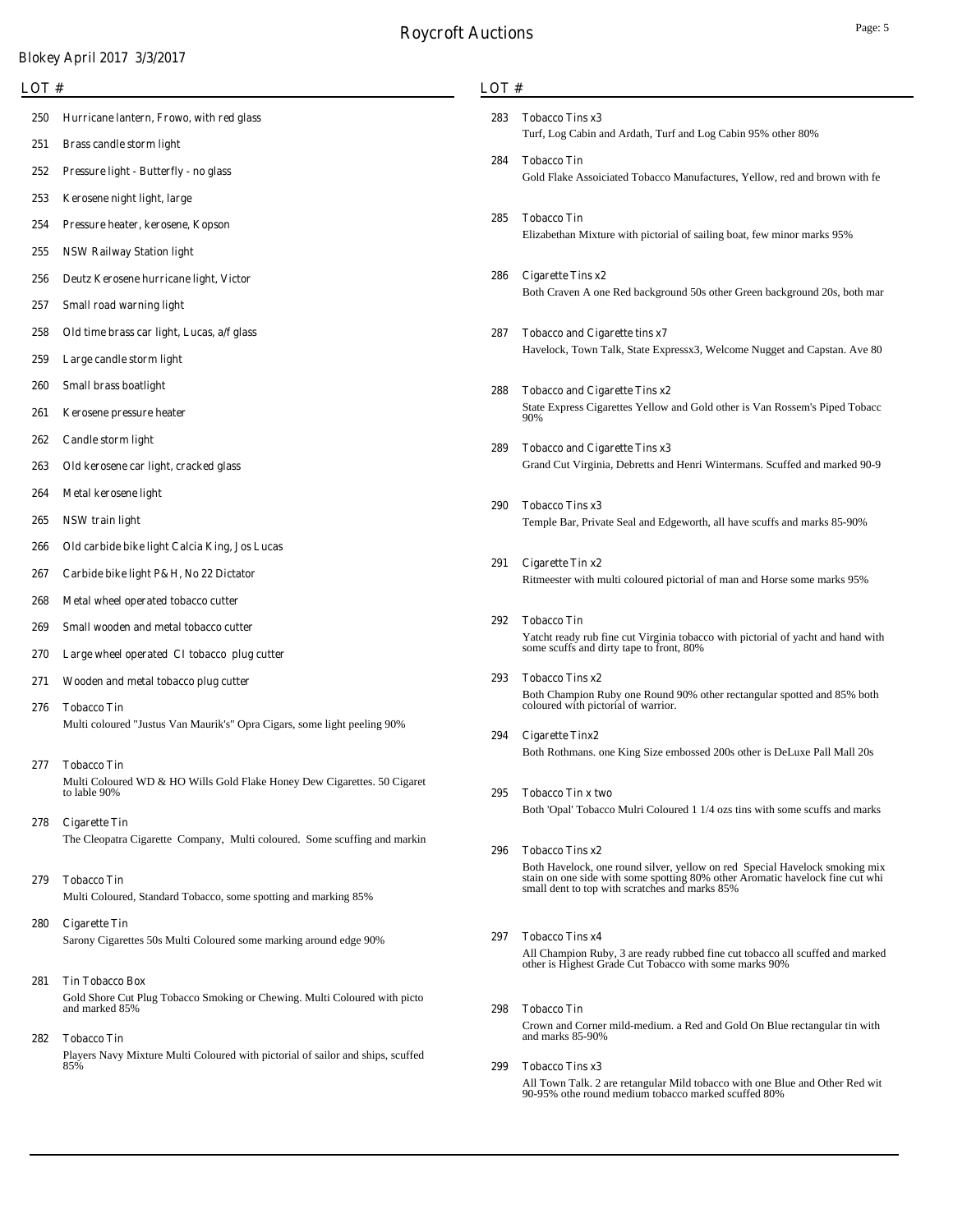### **LOT #**

- Two kingsize Garan, one Capstan Navy Cut and one Capstan Special Mild. VG **Four packets cigarettes** Ritmeester Mild, 20. Yellow tin, 95% **Cigar Tin Cigarette tin**
	- The Greys, 100. Pictorial of horse and drummer. Spotted and marked, 90%
- All in good order **Five Champion Tobacco Plugs**
- **50 boxed packets State Express Cigarettes, 333**
- Red 50's; Gold 50's, Red 20's. 90-95% **Three Benson and Hensons Cigarette tins**
- **Tobacco tin**

Multi coloured tin celebrating Royal Silver Jubilee Commeration. Old Holborn VGC

**Cigarette tin**

Miranda's Dream Cigarettes. Multi coloured. 20. Scratched, marked, 80-85%

**Cigarette tin - upright can**

BVD Extra Mild Virginia Cirgaretts, Red and cream tin, kangaroo and lion tm. and marks. 95%

- Craven 'A' Red can with cat tm. Few marks, 95% **Cigarette tin - upright**
- One 50's and two 20's. One made especially for ANA. 80% and 2 95% **Three Benson and Hedges cigrette tins**
- Both pictorial of man on horse. 150's and 15's. Larger tin worn 85% and small **Two Country Life cigarette tins**
- **Four Champion Tobacco Plugs**
- All Log Cabin tins. **Door Stop made from cigarette tin lids**
- **Bakelite cigarette dispenser with kookaburra**
- **Wooden cigarette dispenser with duck**
- **Slasher Brades**
- Skilsby **Unusual tool - hammer/adze head (Skilsby?)**
- **Slasher**
- **Long bladed mattock, blacksmith made**
- **Adze with medium pole R.Underwood**
- **Blacksmith made narrow bladed adze**
- **Axe- Elwell 4lb.**
- **Small broad axe True Temper USA**
- **Small tomahawk**

## **LOT #**

- **Unusual axe**
- **Kelly hand made axe**
- **Unusual axe with harp and diamond tm HWC60**
- **Broad axe D Sharp**
- **Large tomahawk, crown tm, made in Sweden**
- **Axe Kelly World's Finest, made in Dandenong**
- **Unusual broadaxe Ward**
- **Small blacksmith forged adze**
- **Double sided axe Collins**
- **Mortice axe blacksmith made -Robt Sorby, kangaroo**
- **Blacksmith made mortice axe**
- **Kelly axe, Dandenong**
- **Tomahawk No 542 SEC**
- **Axe -Kelly Axe Tool Co, Canada**
- **Unusual blacksmith made axe**
- **Broadaxe Robt Sorby**
- **Long bladed broadaxe, Robt Sorby**
- **Kelly Super Cut axe**
- **Broad axe Jucladan**
- **Cutting down axe T.Williams**
- **Brade's digging tool**
- **Four tomahawk heads**
- **Tomahawk head Brades Co., No 4**
- **Tomahawk head Vaughan**
- **Unusual tomahawk head 1000**
- **Unusual tomahawk head Tol odr 600**
- **Case axe head**
- **Brades case axe head**
- **Case axe head**
- **Brades Co. No 1 tomahawk head**
- **True Temper Kelly Perfect double headed axe**
- **Multi purpose axe China**
- **Two adze heads one Hi test. Both medium pole**
- **Adze wide blade, no pole. Brades Made in Eng**
- **Slasher 10 inch**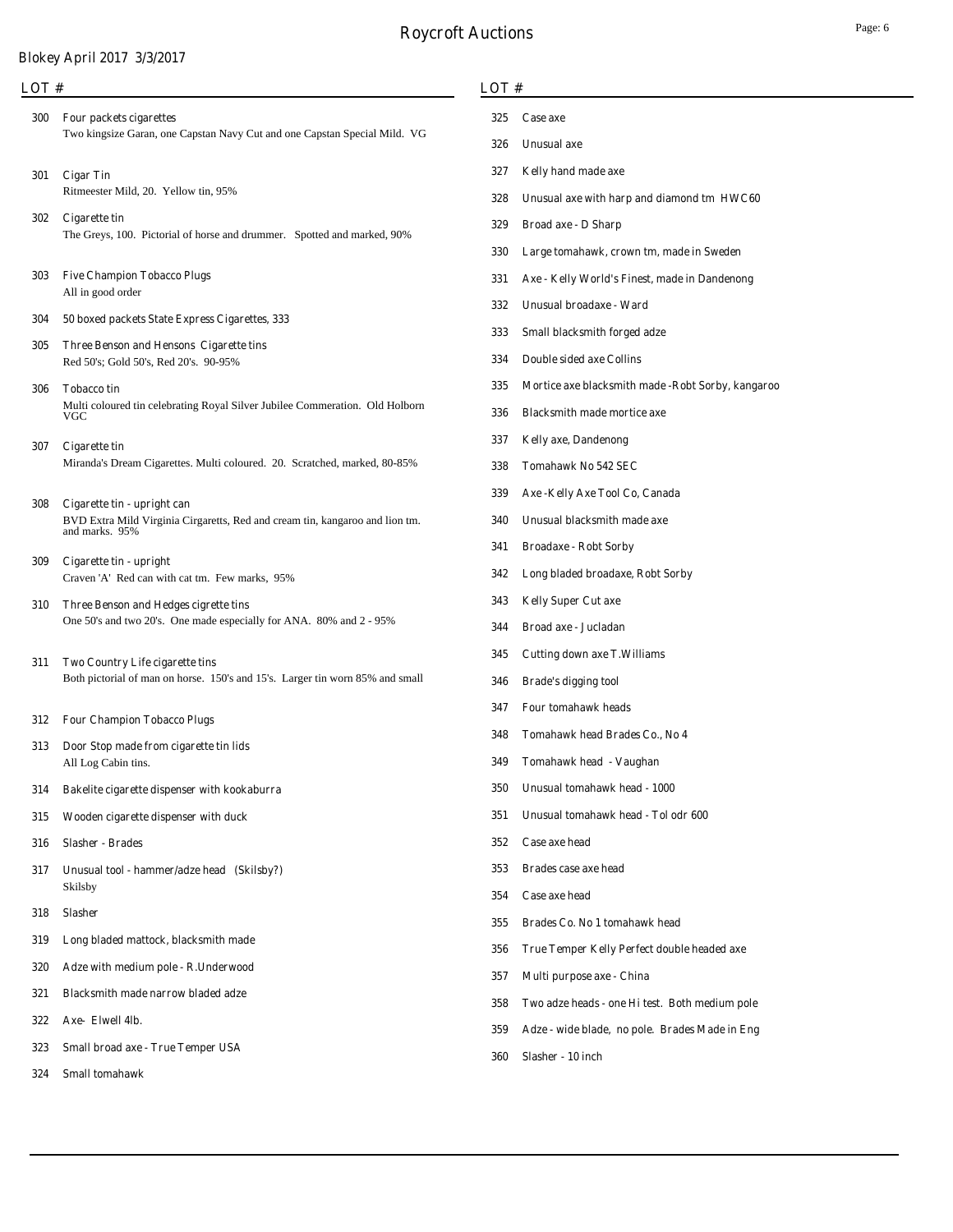| LOT# |                                                   |      | LOT#                                                                       |  |  |  |
|------|---------------------------------------------------|------|----------------------------------------------------------------------------|--|--|--|
| 361  | Adze, short pole - Gilpin, crossed axes tm        | 397  | <b>Box Lane's rabbit traps</b>                                             |  |  |  |
| 362  | Adze short pole - Rob Sorby with kangaroo tm      | 398  | Three traps, Griffiths (2), and Bunyip                                     |  |  |  |
| 363  | <b>Broad axe</b>                                  | 399  | Box rabbit traps, Victors, etc.                                            |  |  |  |
| 364  | Broad axe - R. King                               | 400  | <b>Two Rabbit traps - Platypus</b>                                         |  |  |  |
| 365  | Axe - Kelly, with man swinging axe                | 401  | Four Victor 10's rabbit traps                                              |  |  |  |
| 366  | Axe - Snedden Knock About, 2kg, kangaroo tm       | 402  | Rabbit trap J.C Fleur de Lie                                               |  |  |  |
| 367  | Axe - Kelly Waratah Axe, with impressed waratah   | 403  | Rabbit trap Acme, Adelaide, trimmed plate                                  |  |  |  |
| 368  | 6ft 6inch cross cut saw                           | 404  | Rabbit trap Sidebotham, no latch                                           |  |  |  |
| 369  | Wooden saw sharpening vice                        | 405  | Rabbit Jump trap coil spring Two Trigger                                   |  |  |  |
| 370  | Rabbit trap Oneida jump trap                      | 406  | Rabbit jump trap, square style                                             |  |  |  |
| 371  | 6 Rabbit traps inc. Bunyip, Griffiths, Platypus   | 407  | Rabbit jump trap - Oneida                                                  |  |  |  |
| 372  | Small folding dog trap H.Lane - 49 cms, 16 cm jaw | 408  | Rabbit trap Lassiter's Special                                             |  |  |  |
| 373  | Rabbit trap - Star and moon, 12 cm jaw            | 409  | Rabbit trap - Austral                                                      |  |  |  |
| 374  | Rabbit trap Acme, Adelaide                        | 410  | Rabbit trap - Tiger                                                        |  |  |  |
| 375  | Rabbit trap Royal Auto, no spring under plate     | 411  | Rabbit trap - Acorn                                                        |  |  |  |
| 376  | Rabbit trap Bunyip Regd, no chain and peg         | 412  | Rabbit trap setter, no handle                                              |  |  |  |
| 377  | Rabbit trap Royal Auto, complete                  | 413  | Rabbit trap setter, Trojan                                                 |  |  |  |
| 378  | Rabbit trap Double spring jump trap, H in plate   | 414  | Rabbit trap setter, Plumb, Aust.                                           |  |  |  |
| 379  | Rabbit trap Double flat spring, Victor            | 415  | Rabbit trap setter                                                         |  |  |  |
| 380  | Rabbit trap Double spring Victor, coil spring     | 416  | Dog trap, folding Roberts, shield tm 71cm jaw 27cm                         |  |  |  |
| 381  | Rabbit trap Double flat spring Victor             | 417  | Folding Lane's dog trap, 57 cm jaw 20 cm                                   |  |  |  |
| 382  | <b>Rabbit trap Dad's Special</b>                  | 418  | Rabbit poison layer                                                        |  |  |  |
| 383  | Rabbit trap Victor jump trap, single flat spring  |      | Pollard Distributer, Nox-all. Manufactured by H.H.Hinds, Sydney, Melbourne |  |  |  |
| 384  | Rabbit trap Vampire                               | 418a | S.A.P. Rabbit Poisoner 24 x 2lbs. Wooden box side                          |  |  |  |
| 385  | <b>Rabbit trap Sure Grip, 1920</b>                | 419  | Rabbit fumigator                                                           |  |  |  |
| 386  | Rabbit trap Lane 47, with folded edge plate       |      | Calcid Briquette Fumigator No 467. Mady by Houghton and Byrne Pest Destro  |  |  |  |
| 387  | <b>Rabbit trap Victor 10</b>                      | 420  | Two old tins - Rawleighs Fly Killer                                        |  |  |  |
| 388  | Rabbit trap H.Tonks, bird's claw tm               | 420a | Two metal flyer sprayers - one Rega                                        |  |  |  |
| 389  | <b>Rabbit trap Sure Grip</b>                      | 421  | Cooper's Milk Oil tin Sheep Dip                                            |  |  |  |
| 390  | Rabbit trap S.Griffiths *** XL no chain or peg    | 422  | Vet horn protector                                                         |  |  |  |
| 391  | Rabbit trap Gamekeeper, gamesman tm               | 423  | Three shearers pocket screwdrivers                                         |  |  |  |
| 392  | Rabbit trap Buzzard                               |      | One is a Wolseley                                                          |  |  |  |
| 393  | Rabbit trap Lane, with different spade            | 441  | Board with mounted door locks                                              |  |  |  |
| 394  | <b>Rabbit trap Defiance X</b>                     | 442  | <b>Board of mounted door locks</b>                                         |  |  |  |
| 395  | <b>Rabbit trap Downie</b>                         | 443  | Four antique shifting spanners - one King Dick                             |  |  |  |
| 396  | <b>Rabbit trap Victor 10</b>                      | 444  | Box lot various antique pliers                                             |  |  |  |
|      |                                                   |      |                                                                            |  |  |  |

**Board mounted with brass taps**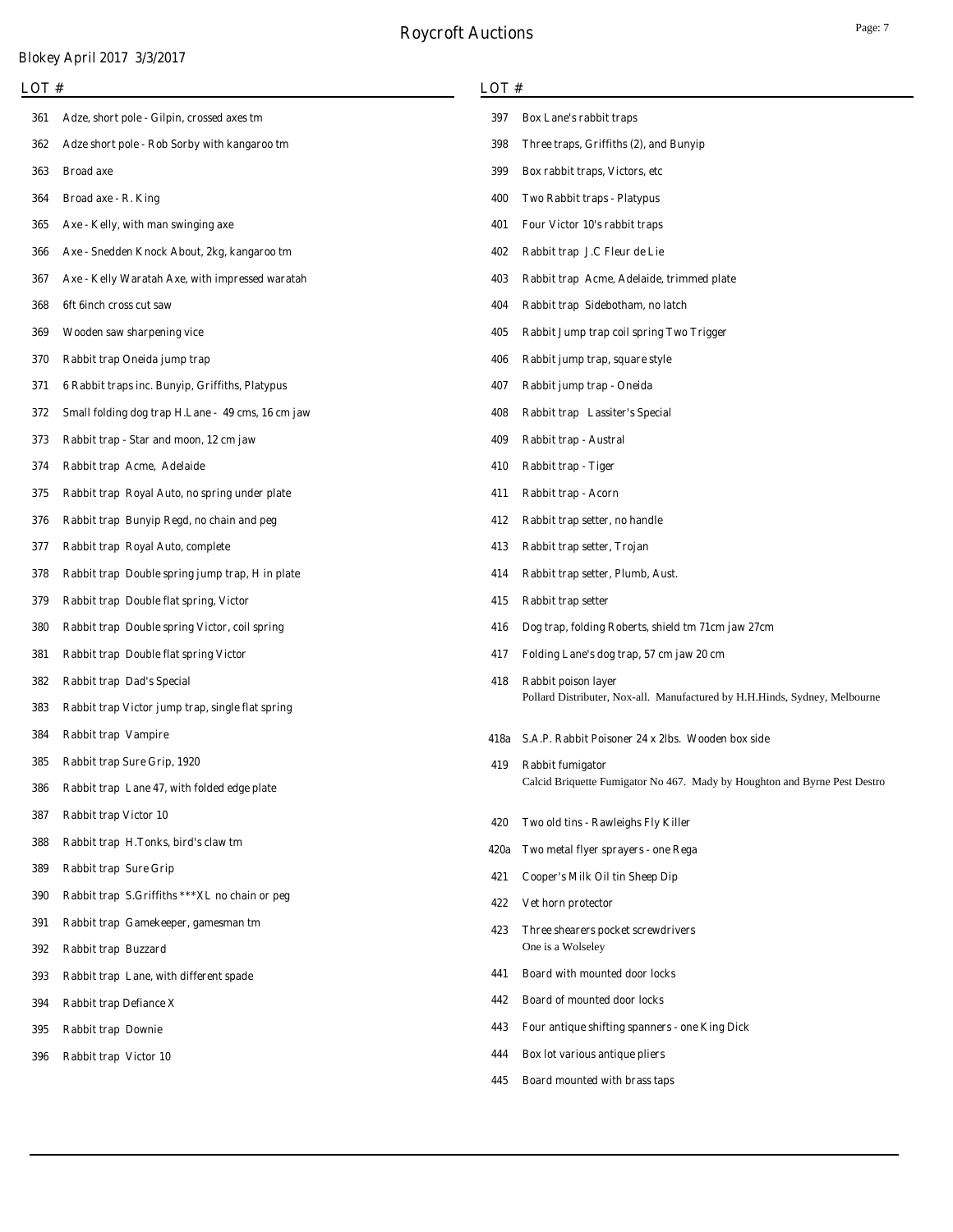# **Roycroft Auctions**

**LOT #**

# **Blokey April 2017 3/3/2017**

# **LOT #**

| 446  | Saw sharpening vice - Joblin,<br>Vice can be moved to various angles when mounted on bench | 481  | <b>Plastic toy sewing machine - Vulcan Junior</b> |
|------|--------------------------------------------------------------------------------------------|------|---------------------------------------------------|
|      | Set war time folding wire cutters                                                          | 482  | Tin child's sewing machine                        |
| 447  |                                                                                            | 483  | Peter Pan Model 1 cast iron sewing machine        |
| 448  | Four brass plumb bobs                                                                      | 484  | Metal toy sewing machine, Vulcan, fair condition  |
| 449  | Brass and wooden small level - F R Low                                                     | 485  | Peter Pan Model 0 cast iron sewing machine        |
| 450  | Small unusual shifter, 6 inch, Buffalo, USA                                                | 485a | <b>Fancy boxed Sayonia hand sewing machine</b>    |
| 451  | Steel measure with level $\&$ multi use angles                                             | 486  | <b>Enterprise food press</b>                      |
| 452  | Wooden and brass marker - J. Upton                                                         | 487  | <b>Cyclone corn sheller</b>                       |
| 452a | Small display case                                                                         | 488  | Set quadrant scales, brass and iron               |
| 453  | Box bottle openers                                                                         | 489  | Small set egg scales                              |
| 454  | <b>Quantity antique saw sets</b>                                                           | 490  | Set enamel faced Salter kitchen scales            |
| 455  | Board mounted with brass and metal taps                                                    | 491  | Large set balance scales                          |
| 456  | Two antique tennis racquets                                                                | 492  | Set brass faced scales to weigh up to 100lbs      |
| 457  | <b>Companion kerosene stove</b>                                                            | 493  | Salters pocket balance scales, with dish          |
| 458  | <b>Unusual small kerosene stove - Burmos</b>                                               | 494  | Set spring scales, Salters Improved, weigh 20 lbs |
| 459  | Large bucket brass taps, etc.                                                              | 495  | Salters spring balance scales. weigh 300lb        |
| 460  | Two cash boxes                                                                             | 496  | Set steelyard scales                              |
| 461  | Box antique metal and brass padlocks most with key                                         | 497  | Set bar balance scales, brass weights, Wedderburn |
| 462  | Box of various keys                                                                        | 498  | Six sets small spring balance scales              |
| 463  | Box of plier type tools                                                                    |      | inc. A Little Salmon Fish scales                  |
| 464  | <b>Unusual wire puller</b>                                                                 | 499  | <b>Hand forged gambrel</b>                        |
| 465  | Old time bush walking stick                                                                | 500  | <b>Fowlers Vacola Juicer</b>                      |
| 466  | Kerosene pressure stove - Bat                                                              | 501  | <b>Universal Meat Chopper</b>                     |
| 467  | Unusual gasoline burner stove                                                              | 502  | Sausage making machine - Lovelock, London         |
| 468  | Old time wooden till                                                                       | 503  | Salt brine pump machine                           |
| 469  | Set pipe spanners with rachet handle in wooden box                                         | 504  | Antique sausage machine                           |
| 470  | <b>Explosive nail gun</b>                                                                  | 505  | Old time Hecla food heater                        |
| 471  | Impact fastening gun in box                                                                | 506  | <b>Cherry T1 Butter churn</b>                     |
| 472  | Small tricycle with horse head                                                             | 507  | Metal butter churn - Diabol, complete             |
| 473  | Child's rocker with aeroplane wing                                                         | 508  | <b>Basant 3 ice cream maker</b>                   |
| 474  | Solid wheeled tricycle                                                                     | 509  | <b>Butter cutting machine</b>                     |
| 475  | <b>Hi</b> Speed scooter                                                                    | 510  | Glass butter churn                                |
| 476  | Tricycle with tray Pilgrim Hi Speed                                                        | 511  | Metal cylinder butter churn                       |
| 477  | Child's metal wheel barrow                                                                 | 512  | <b>Glass butter churn - The Blow</b>              |
| 478  | Rocker with kangaroo - Hills                                                               | 513  | Small glass butter churn                          |
| 479  | <b>Cast iron toy sewing machine Peter Pan</b>                                              | 514  | Large metal butter churn - Diabol                 |
| 480  | Metal toy sewing machine - Vulcan Senior                                                   | 515  | Kangaroo butter churn, Minute H.H.Hinds           |
|      |                                                                                            |      |                                                   |